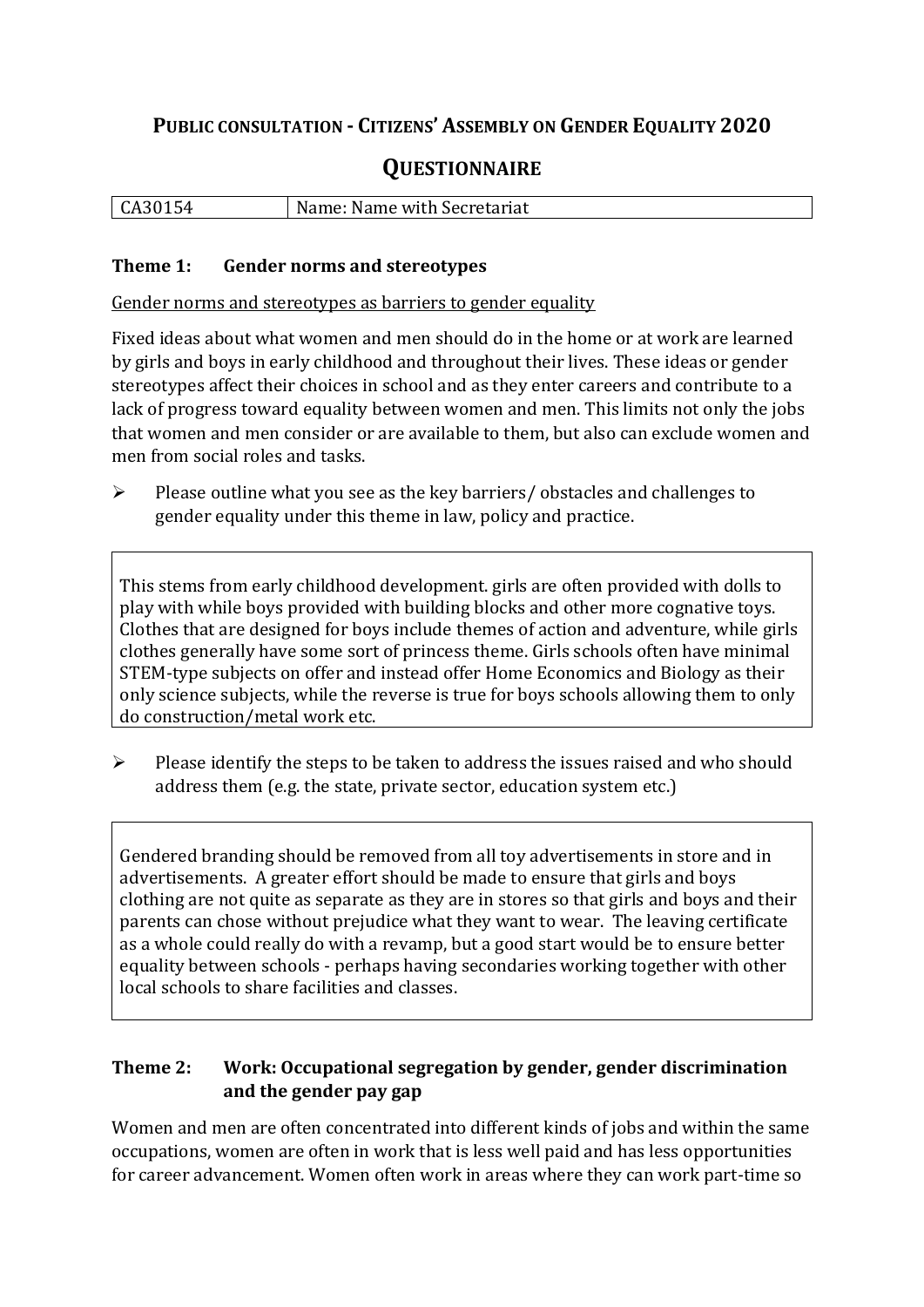as to fit in with their caring responsibilities. While many men work in low paid jobs, many professions dominated by women are also low paid, and professions that have become female-dominated have become lower paid. This worsens the gender pay gap (the average difference between the wages of women and men who are working).

 $\triangleright$  Please outline what you see as the key barriers/ obstacles and challenges to gender equality under this theme in law, policy and practice.

Carers responsibilities fall to women because many men do not get the same bonding opportunities in early childhood. Couple this with the fact that women are obliged to take a career break every time they have a child while their male peers adding to their families don't have this same break. Paternity leave should be greatly improved in this country to include at least the same length of time as maternity leave. Both should have the same mandatory period. Carer responsibilities are compounded by the current crisis in the childcare sector in Ireland. Companies should be obliged to support their staff with childcare places onsite where possible. This would reduce the requirement for many private childcare providers and would further incentivise people back to work after children.

➢ Please identify the steps to be taken to address the issues raised and who should address them (e.g. the state, private sector, education system etc.)

The state need to intervene with regard to paternity leave, the private sector need to intervene with regard to childcare and the education system needs to support the private sector to facilitate parents in their return to work by providing facilities for their children.

### **Theme 3. Care, paid and unpaid, as a social and family responsibility**

Care -- the social responsibility of care and women and men's co responsibility for care, especially within the family

Women remain disproportionately responsible for unpaid care and often work in poorly paid care work. For working parents or [lone parents,](https://aran.library.nuigalway.ie/bitstream/handle/10379/6044/Millar_and_Crosse_Activation_Report.pdf?sequence=1&isAllowed=y) balancing paid work with parenting and or caring for older and dependent adults presents significant challenges. Women are [most disadvantaged by these challenges,](https://eige.europa.eu/gender-equality-index/game/IE/W) yet men also suffer from lack of opportunities to share parenting and caring roles. Despite recent legislation and policy initiatives to support early years parental care, [inequalities in the distribution of unpaid](https://www.ihrec.ie/app/uploads/2019/07/Caring-and-Unpaid-Work-in-Ireland_Final.pdf)  [care](https://www.ihrec.ie/app/uploads/2019/07/Caring-and-Unpaid-Work-in-Ireland_Final.pdf) continue between women and men. The cost of childcare has been identified as a particular barrier to work for women alongside responsibilities of caring for older relatives and dependent adults.

➢ Please outline what you see as the key barriers/ obstacles and challenges to gender equality under this them in law, policy and practice.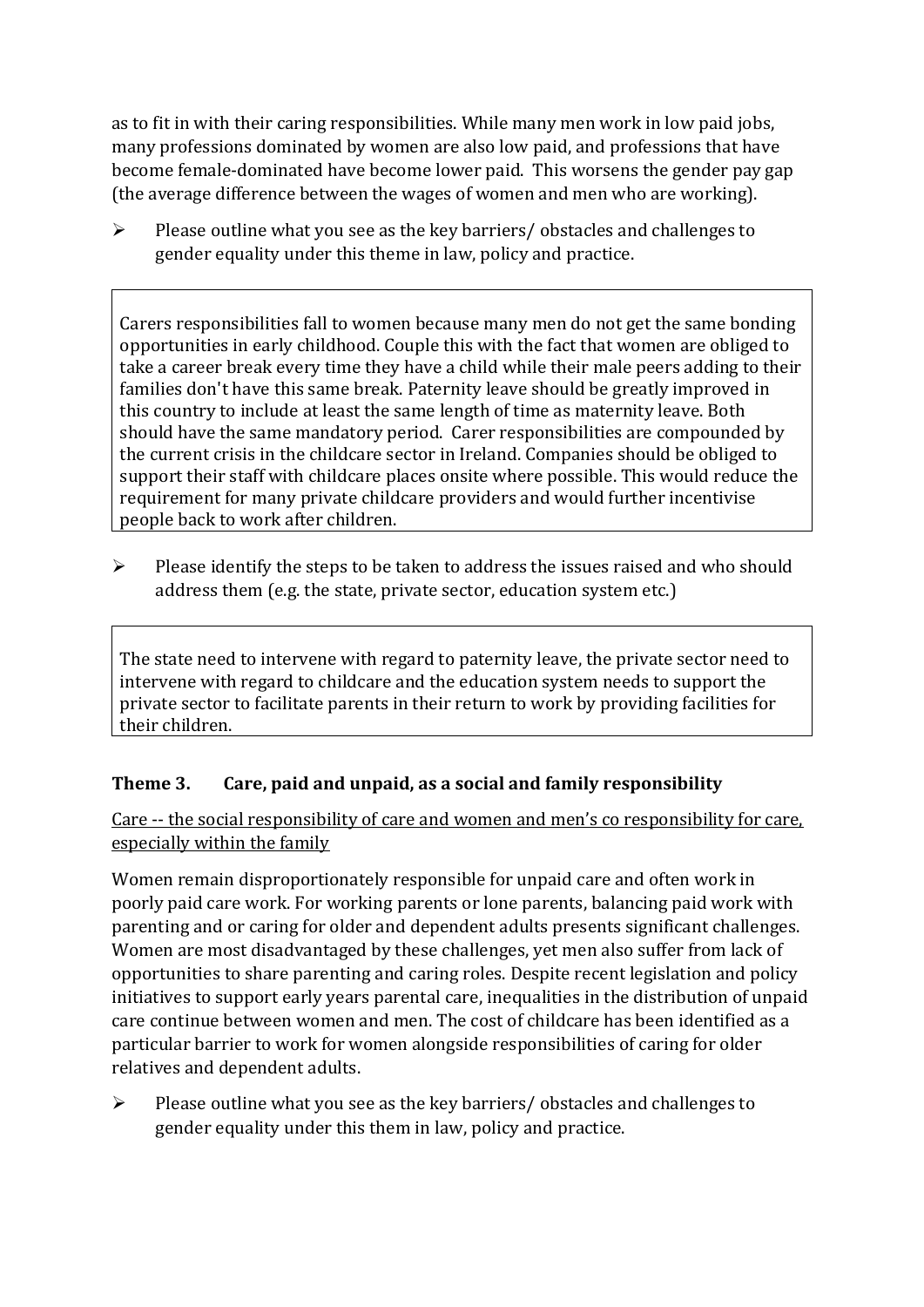In the above context childcare is a significant issue - in Dublin childcare places for under 1 year olds are limited. They are also expensive (our current place is costing us the same price as our mortgage for one child). Further to this afterschool care is practically non-existent in many places.

➢ Please identify the steps to be taken to address the issues raised and who should address theme (e.g. the state, private sector, education system etc.)

The state needs to address the current childcare crisis. If we have another child we cannot afford to send them to creche and therefore one of us will have to give up work. This is commonplace across Dublin.

#### **Theme 4: Women's access to, and representation in, public life and decision making**

Ensure women's participation and representation in decision-making and leadership in the workplace, political and public life

Women are systematically underrepresented in leadership in [economic](https://eige.europa.eu/gender-equality-index/2019/compare-countries/power/2/bar) and [political](https://eige.europa.eu/gender-equality-index/2019/compare-countries/power/1/bar)  [decision-](https://eige.europa.eu/gender-equality-index/2019/compare-countries/power/1/bar)making. Despite the introduction of a candidate gender quota (through the system of party funding) for national political office, and [initiatives](https://betterbalance.ie/) to support women's access to corporate decision-making roles, men continue to dominate leadership positions. There are also issues to be considered around how media represents women and men.

➢ Please outline what you see as the key barriers/ obstacles and challenges to gender equality under this theme in law, policy and practice.

Maternity leave means that you are forced (willingly of course) to take a career break for each child you decide to have. This is not the case for fathers. Mothers are disadvantaged in the workplace as their career is put on pause while they "go off to have a baby". As a professional, my career path was very structured, but having a child at the "wrong" time of year put my career off track by 2 years, despite taking just 10 months out of work. That was just for 1 baby. So all my male peers were now a level above me in the heirarchy. This is not an isolated practice, this is commonplace across all industries and roles.

➢ Please identify the steps to be taken to address the issues raised and who should address them (e.g. the state, private sector, education system etc.)

Paternity leave should be equal to maternity leave. Men should be required/entitled to take as much time as women are required/entitled to take with the same benefits offered.